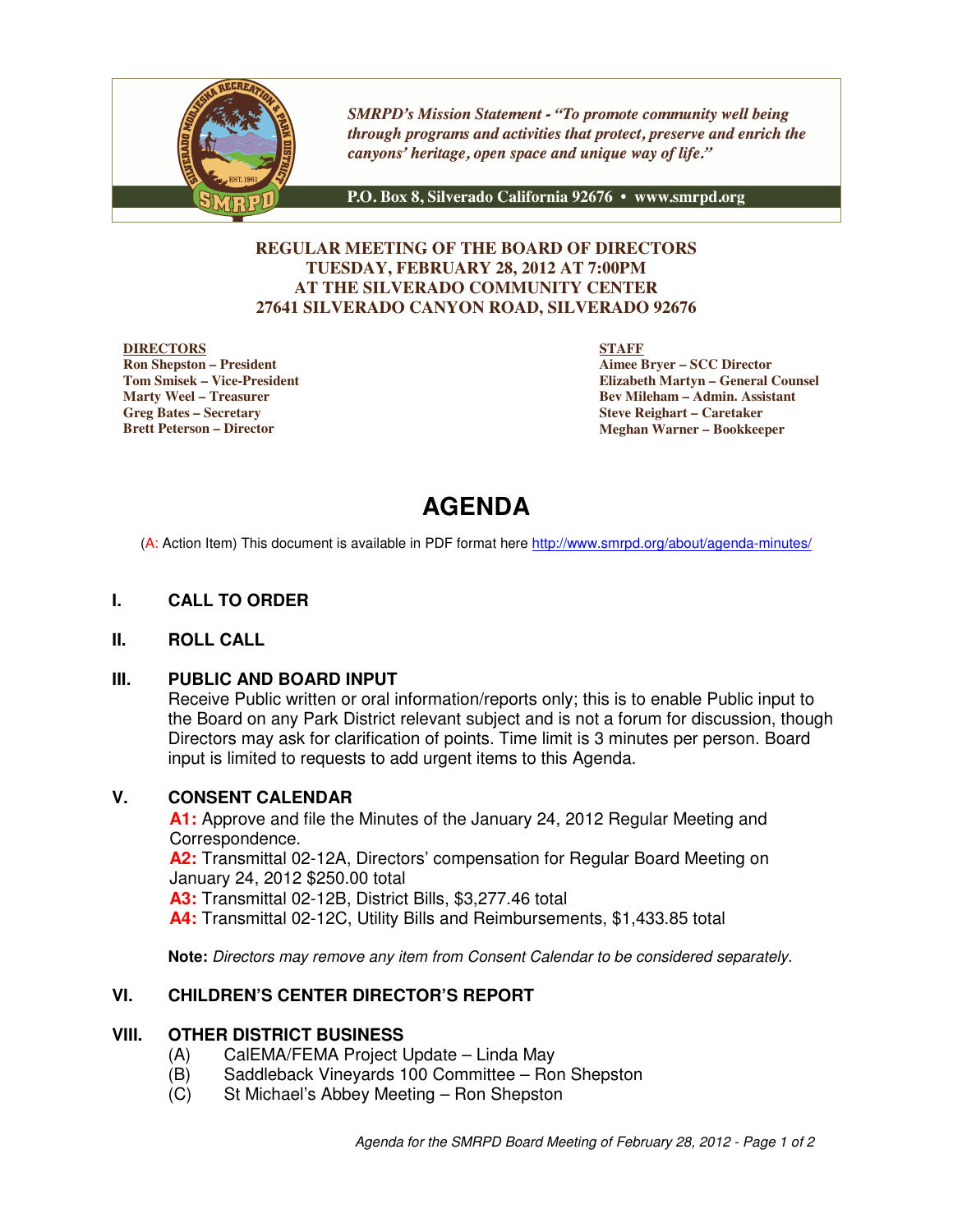#### **IX. COMMITTEES**

NOTE: There will be no discussion of Committee issues unless agendized below or added to the Agenda by majority vote of the Board in Section III to address issues that require immediate attention for reasons to be explained in the motion to add. Other comments can be made under Director Comments.

#### **STANDING COMMITTEES AND REPRESENTATIVES:**

- (A) **RECREATION** (Peterson)
- (B) **FINANCE** (Weel)
- (C) **PERSONNEL** (Shepston)
- (D) **OPEN SPACE AND TRAILS** (Peterson, Bates)
- (E) **FACILITIES MAINTENANCE AND SAFETY** (Weel, Peterson)

#### **AD HOC COMMITTEES & REPRESENTATIVES:**

- (F) **ISDOC REPRESENTATIVE (**Shepston)
- (G) **PRESERVATION & RESTORATION** (Smisek)
- (H) **COMMUNICATIONS & DISTRICT OUTREACH** (Smisek)
- (I) **SILVERADO CHILDREN'S CENTER** (Shepston) **Children's Center Advisory Committee** (Shepston, Bryer) (Public Members: Dawn Lynch, Julia Jones-Tester, Deborah Johnson)

#### **X. DIRECTOR'S COMMENTS**

Pursuant to Government Code §54954.2 members of the Board of Directors or Staff may ask questions for clarification, make brief announcements, make brief reports on their activities. The Board or a Board member may provide a reference to Staff or other resources for factual information, request Staff to report back at a subsequent meeting concerning any matter, or direct that a matter of business be placed on a future Agenda.

- (2) Director Smisek (2) Director Bates (3) Director Peterson
- (4) Director Weel (5) Director Shepston

#### **XI. ADJOURNMENT**

The next regular meeting of the Board of Directors will be at the Silverado Community Center, 27641 Silverado Canyon Road at 7:00 PM on March 27, 2012.

Materials related to an item on this agenda submitted after distribution of the agenda packet are either available for public inspection at the Silverado Library, and posted on the SMRPD website at http://www.smrpd.org/about/agenda-minutes/. Materials prepared by SMRPD will be available at the meeting, those provided by others after the meeting.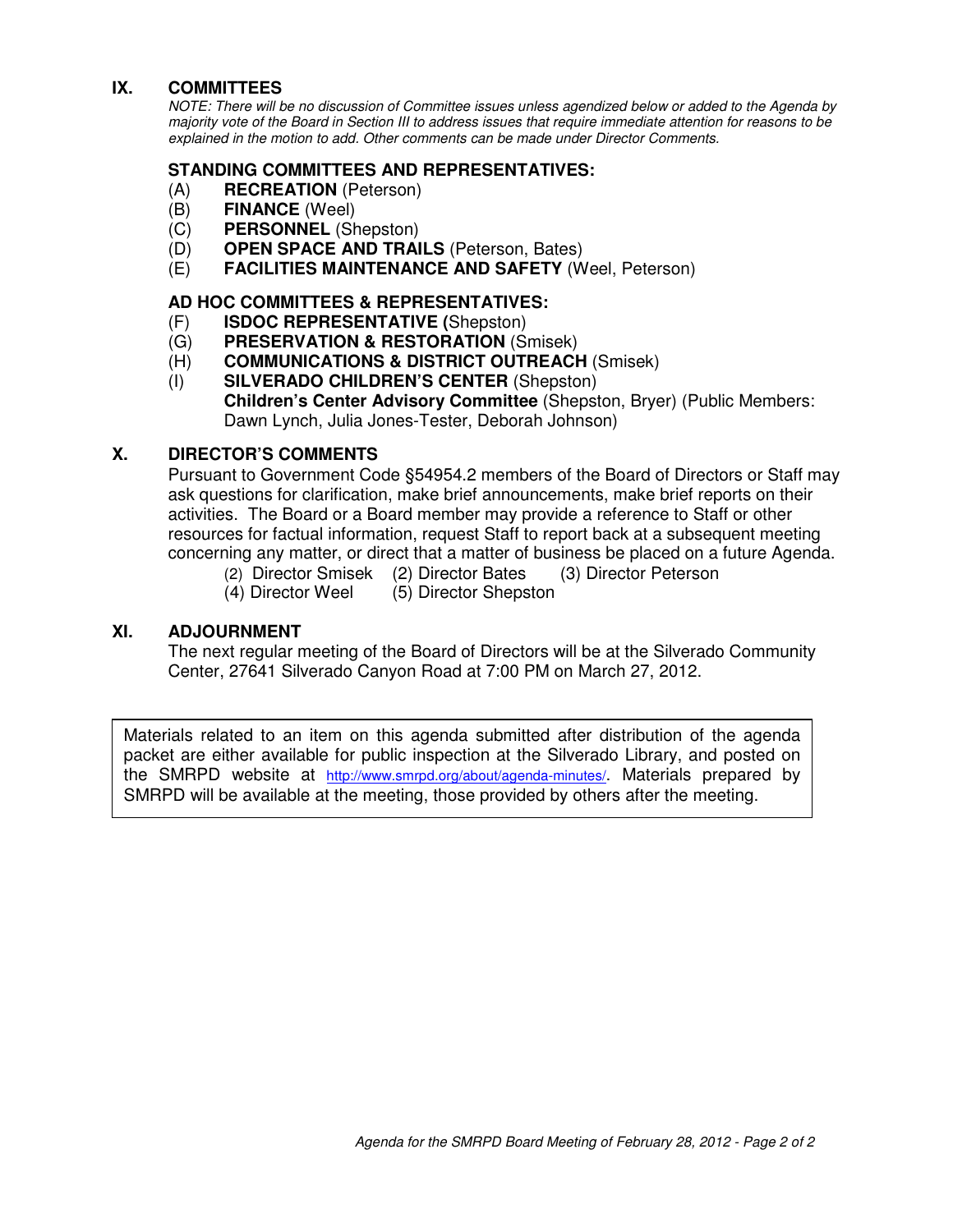### **LOCALLY GOVERNED DISTRICT LATE: 02/24/12 CLAIMS TRANSMITTED FOR PAYMENT REPORT 02-12A**

Sil-Mod Rec. and Parks Dist. THE COUNTY AUDITOR IS AUTHORIZED TO PO Box 8 DRAW THIS CHECK FROM Silverado, CA 92676 **FUND: 728 BUDGET CONTROL: 728** 

| PAYEE NAME AND ADDRESS<br>SOCIAL SECURITY /TAX ID                                                | <b>DATE</b><br><b>INVOICE#</b> | <b>DEPT</b><br><b>V700</b> | <b>OBJT</b><br>REV/<br><b>BS ACCT</b> | <b>UNIT</b><br>900 |          | <b>AMOUNT</b>  | <b>AC'S USE ONLY</b><br>DOC NUMBER | SC |
|--------------------------------------------------------------------------------------------------|--------------------------------|----------------------------|---------------------------------------|--------------------|----------|----------------|------------------------------------|----|
| <b>VC-4415</b><br><b>Brett Peterson</b><br>P.O. Box 613<br>Silverado, CA 92676                   | 1/24/2012                      | <b>V700</b>                | 0100                                  | 900                | \$       | 50.00          |                                    |    |
| <b>VC-4543</b><br><b>Martin Weel</b><br>28614 Modjeska Canyon Road<br>Modjeska, CA 92676         | 1/24/2012                      | <b>V700</b>                | 0100                                  | 900                | \$<br>\$ | 50.00<br>50.00 | 1099                               |    |
| <b>VC-9989</b><br>Ron Shepston<br>P.O. Box<br>31311 Silverado Canyon Road<br>Silverado, CA 92676 | 1/24/2012                      | <b>V700</b>                | 0100                                  | 900                | \$<br>\$ | 50.00<br>50.00 | 1099                               |    |
| <b>VC-9990</b><br><b>Greg Bates</b><br>28100 Modjeska Canyon Road<br>Modjeska, CA 92676          | 1/24/2012                      | <b>V700</b>                | 0100                                  | 900                | \$<br>\$ | 50.00<br>50.00 | 1099                               |    |
| <b>VC-1539</b><br><b>Tom Smisek</b><br>P.O. Box 374<br>Silverado, CA 92676                       | 1/24/2012                      | <b>V700</b>                | 0100                                  | 900                | \$<br>\$ | 50.00<br>50.00 | 1099                               |    |
|                                                                                                  |                                |                            |                                       |                    | \$       | 50.00          | 1099                               |    |

The claims listed above totaling **\$250.00** of the Board of Directors of this District and I certify that the payees named who are described in Government Code Section 3101 have taken an oath or affirmation required by Government Code Section 3102. are approved for payment pursuant to an order entered in the Minutes

\_\_\_\_\_\_\_\_\_\_\_\_\_\_\_\_\_\_\_\_\_\_\_\_\_\_\_\_\_\_ \_\_\_\_\_\_\_\_\_\_\_\_\_\_\_\_\_\_\_\_\_\_\_\_\_\_\_\_\_\_\_\_\_ \_\_\_\_\_\_\_\_\_\_\_\_\_\_\_\_\_\_\_\_\_\_\_\_\_\_\_\_\_\_\_\_\_\_

APPROVED BY COUNTERSIGNED BY ATTESTED AND/OR COUNTERSIGNED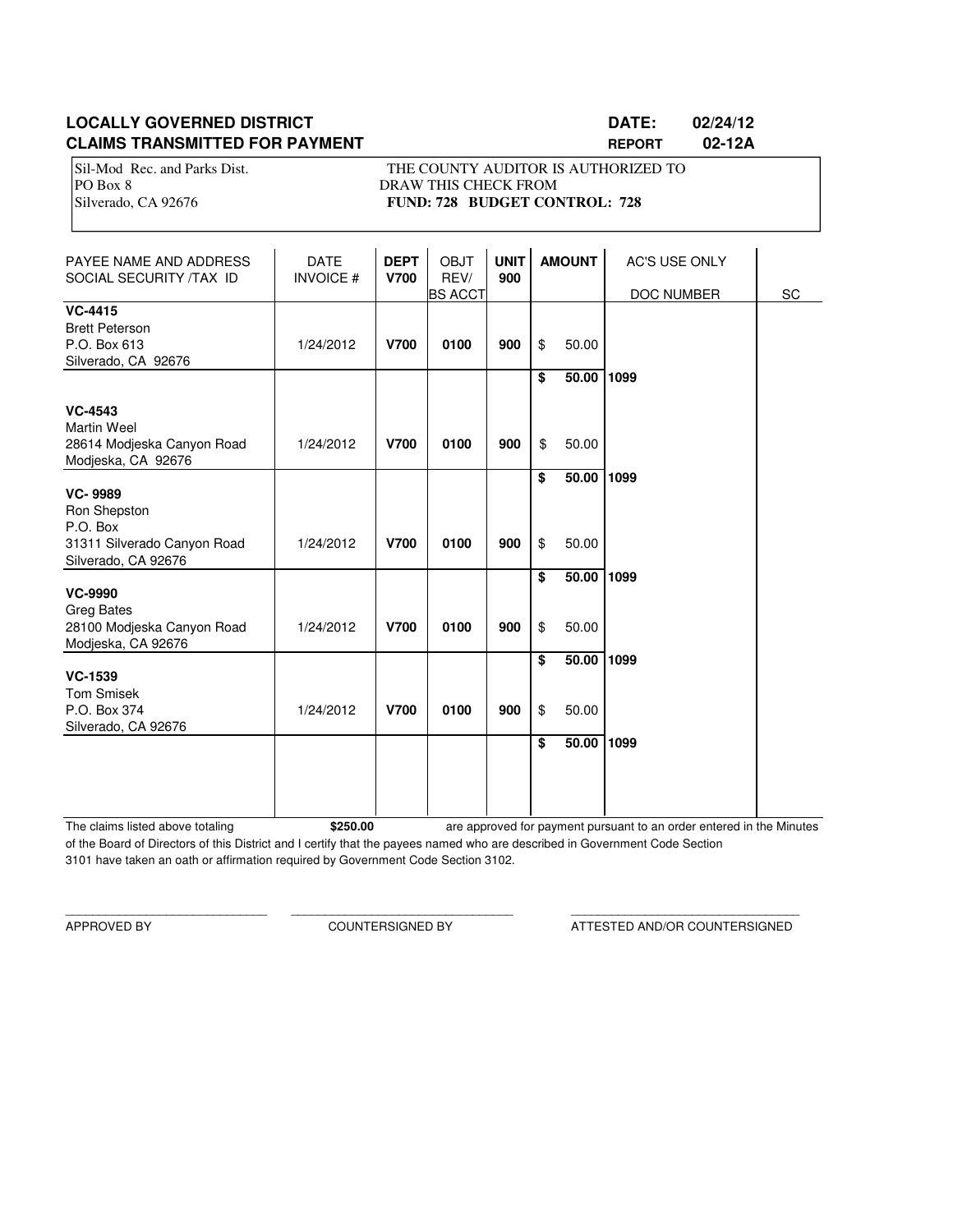| <b>CLAIMS TRANSMITTED FOR PAYMENT</b>                                                       |                                                                                           |                            |                                |                    |                                  | <b>REPORT</b><br>02-12B |    |
|---------------------------------------------------------------------------------------------|-------------------------------------------------------------------------------------------|----------------------------|--------------------------------|--------------------|----------------------------------|-------------------------|----|
| Sil-Mod Rec. and Parks Dist.<br>P.O.Box 8<br>Silverado, CA 92676                            | THE COUNTY AUDITOR IS AUTHORIZED TO<br>DRAW THIS CHECK FROM FUND: 728 BUDGET CONTROL: 728 |                            |                                |                    |                                  |                         |    |
| PAYEE NAME AND ADDRESS<br>SOCIAL SECURITY /TAX ID                                           | <b>DATE</b><br><b>INVOICE#</b>                                                            | <b>DEPT</b><br><b>V700</b> | OBJT<br>REV/                   | <b>UNIT</b><br>900 | <b>AMOUNT</b>                    | AC'S USE ONLY           |    |
| <b>VC-2027</b><br>COOKSMITH LANDSCAPING<br>630 N. TUSTIN AVE #1518<br>ORANGE, CA 92867      | INVOICE #CS8117<br>INVOICE #CS8101                                                        | <b>V700</b><br><b>V700</b> | <b>BS ACCT</b><br>1400<br>1400 | 900<br>900         | \$340.00<br>\$235.00<br>\$575.00 | DOC NUMBER              | SC |
| <b>VC-2760</b><br>MEGHAN WARNER<br>P.O. BOX 177<br>SILVERADO, CA 92676                      | INVOICE #12-14                                                                            | <b>V700</b>                | 1900                           | 900                | \$250.00<br>\$250.00 1099        |                         |    |
| VC-2865<br><b>STEVE REIGHART</b><br>27641 SILVERADO CANYON ROAD<br>SILVERADO, CA 92676      | INVOICE #3023<br>INVOICE #3024                                                            | <b>V700</b><br><b>V700</b> | 1900<br>1900                   | 900<br>900         | \$956.25<br>\$90.00              |                         |    |
| <b>VC-4740</b><br>HOME DEPOT<br>P.O. BOX 183176<br>COLUMBUS, OH 43218                       | INVOICE DATED: 02/05/12                                                                   | <b>V700</b>                | 1400                           | 900                | \$1,046.25 1099<br>\$30.71       |                         |    |
| VC- ???<br><b>ISDOC</b><br>C/O JOAN FINNEGAN<br>258 SHERWOOD STREET<br>COSTA MESA, CA 92627 | 2012 MEMBERHIP DUES                                                                       | <b>V700</b>                | 1600                           | 900                | \$30.71<br>200.00<br>\$          |                         |    |
| VC-10921<br>LINDA MAY<br>PO BOX 244<br>SILVERADO, CA 92676                                  | INVOICE #2012-2-24-1                                                                      | <b>V700</b>                | 1900                           | 900                | \$200.00<br>\$1,175.50           |                         |    |
|                                                                                             |                                                                                           |                            |                                |                    | \$1,175.50 1099                  |                         |    |
|                                                                                             |                                                                                           |                            |                                |                    |                                  |                         |    |
|                                                                                             |                                                                                           |                            |                                |                    |                                  |                         |    |
|                                                                                             |                                                                                           |                            |                                |                    |                                  |                         |    |

**LOCALLY GOVERNED DISTRICT DATE: 2/24/2012**

The claims listed above totaling **\$3,277.46** are approved for payment pursuant to an order entered in the Minutes

of the Board of Directors of this District and I certify that the payees named who are described in Government Code Section 3101 have taken an oath or affirmation required by Government Code Section 3102.

APPROVED BY COUNTERSIGNED BY ATTESTED AND/OR COUNTERSIGNED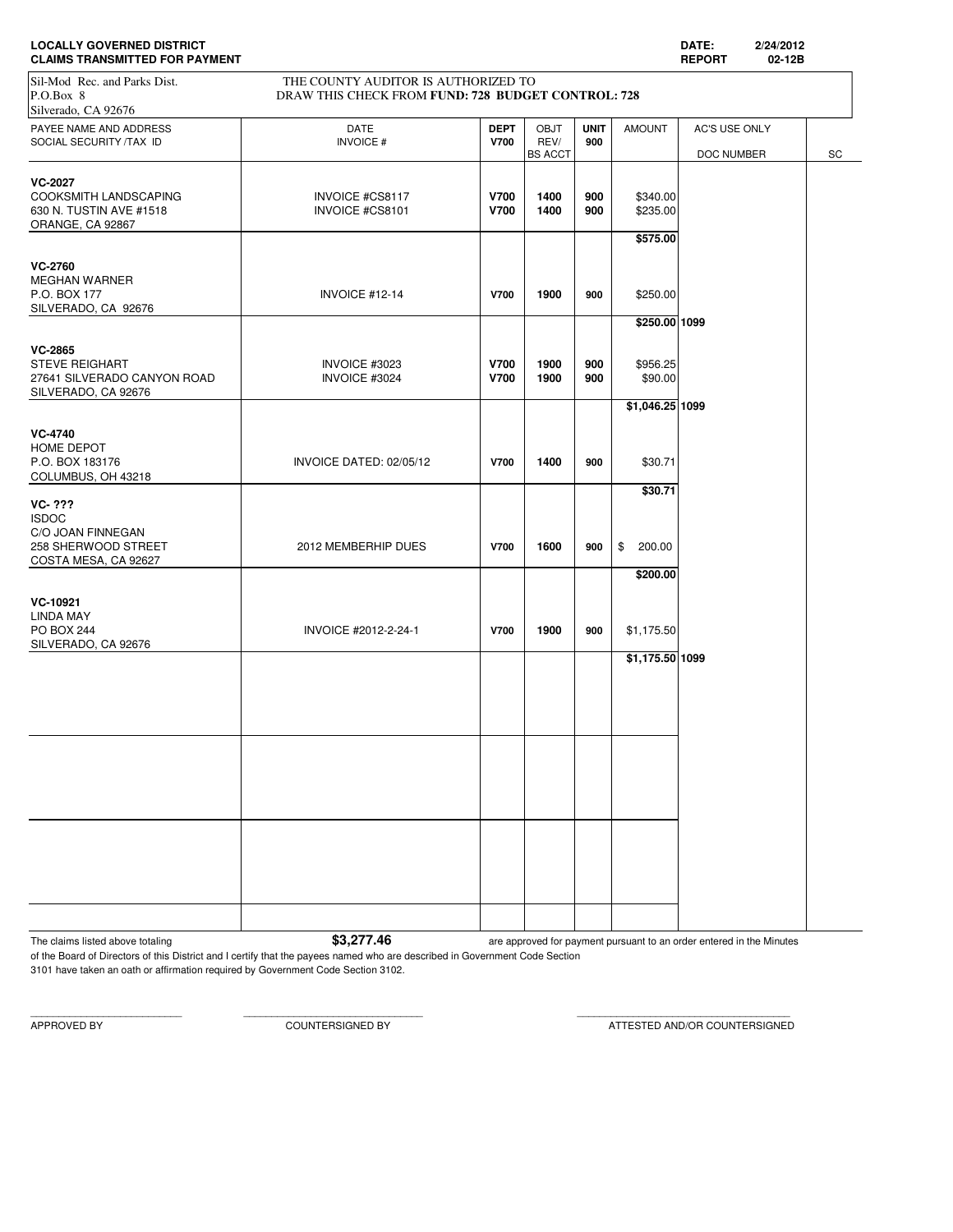## **LOCALLY GOVERNED DISTRICT DATE: 02/24/12**

**CLAIMS TRANSMITTED FOR PAYMENT REPORT 02-12C** PAYEE NAME AND ADDRESS **DATE DEP** OBJT **UNIT** AMOUNT AC'S USE ONLY SOCIAL SECURITY /TAX ID **INVOICE # V700** REV/ **900 REV/ 900 BS** ACCT DOC NUMBER SC **REIMBURSEMENT OF CHECK #1915 VC-1672 PAID TO: JANI-KING**<br>
SMRPD (BofA Account) **PAID TO: JANI-KING** SMRPD (BofA Account) **INVOICE #LAX02120449 V700 1400 900** \$221.49<br>P.O. Box 8 **INVOICE #LAX02120456 V700 1400 900** \$220.38 P.O. Box 8 **INVOICE #LAX02120456 V700** | 1400 | 900 Silverado, CA 92676 **\$441.87 VC-1672 REIMBURSEMENT OF CHECK #1916**<br> **PAID TO: WASTE MANAGEMENT** SMRPD (BofA Account) **PAID TO: WASTE MANAGEMENT**<br>P.O. Box 8 **PAID TO: WASTE MANAGEMENT**<br>INVOICE #0059198-288 P.O. Box 8 INVOICE #0059198-2884-7 **V700 2800 900** \$209.90 Silverado, CA 92676 **\$209.90 REIMBURSEMENT OF CHECK #1917 VC-1672 PAID TO: IRWD** SMRPD (BofA Account) **METER #55418830 01/21/12 V700** 2800 900 \$8.75<br>P.O. Box 8 **METER #51441202 01/21/12 V700** 2800 900 \$78.88 P.O. Box 8 METER #51441202 01/21/12 **V700 2800 900 \$78.88** Silverado, CA 92676 **METER #56569388 01/21/12 V700** 2800 900 \$118.92 METER #56569388 01/21/12 **\$206.55 REIMBURSEMENT OF DEBITS VC-1672 PAID TO: SCE** SMRPD (BofA Account)  $ACCOUNT #2-25-699-8121 02/2012$  **V700** 2800 900 \$71.90<br>P.O. Box 8 900 \$418.32 P.O. Box 8 ACCOUNT #2-32-988-1767 02/2012 **V700 2800 900** \$418.32 Silverado, CA 92676 **\$490.22 REIMBURSEMENT OF DEBITS VC-1672 PAID TO: AT&T** SMRPD (BofA Account) 2000 114-649-2850 02/10/12 **V700 702 900** \$45.48<br>P.O. Box 8 900 539.83 P.O. Box 8 714-649-2428 02/10/12 **V700 702 900** \$39.83 Silverado, CA 92676 **\$85.31** Sil-Mod Rec. and Parks Dist. THE COUNTY AUDITOR IS AUTHORIZED TO P.O.Box 8 DRAW THIS CHECK FROM **FUND: 728 BUDGET CONTROL: 728** Silverado, CA 92676

The claims listed above totaling **\$1,433.85** 

are approved for payment pursuant to an order entered in the Minutes

of the Board of Directors of this District and I certify that the payees named who are described in Government Code Section 3101 have taken an oath or affirmation required by Government Code Section 3102.

APPROVED BY COUNTERSIGNED BY ATTESTED AND/OR COUNTERSIGNED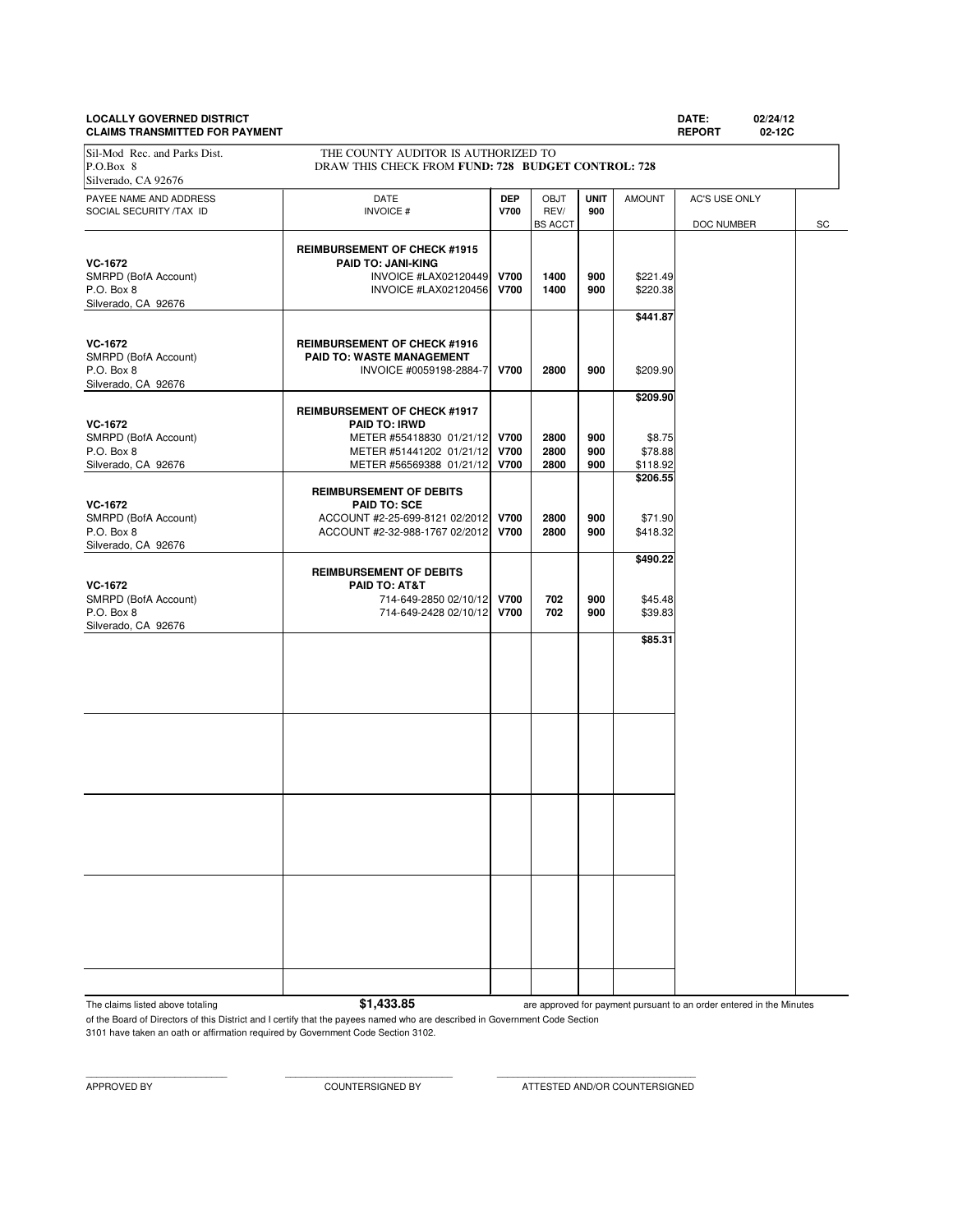

**SMRPD's Mission Statement -**"To promote community well being through programs and activities that protect, preserve and enrich the canyons'heritage, open space and unique way of life."

P.O. Box 8, Silverado California 92676 · http://www.smrpd.org

#### MINUTES OF THE REGULAR MEETING OF THE BOARD OF DIRECTORS

#### TUESDAY JANUARY 24, 2011 AT 7:00 PM

#### AT THE SILVERADO COMMUNITY CENTER

#### 27641 SILVERADO CANYON ROAD, SILVERADO 92676

#### DIRECTORS STAFF

Ron Shepston - President Aimee Bryer - Scc Director

Tom Smisek - Vice President Elizabeth Martyn - General Counsel

Greg Bates – Secretary Bev Mileham - Admin. Assistant

Marty Weel - Treasurer Steve Reighart - Caretaker

Brett Peterson - Director Meghan Warner - Bookkeeper

#### **MINUTES**

CALL TO ORDER The meeting was called to order at 7:05 PM by Director Shepston, who acted as chairperson. **ROLL CALL** 

All Directors present. Caretaker Steve Reighart, Silverado Children's Center Director Aimee Bryer, and Admin. Assist. Bev Mileham

#### **PUBLIC ATTENDANCE**

Marion Schuller, Ann Maneriquez, Dick Ertman, Jean Chapman, Mary Schreiber, Carl Reinhart, Hank Rodgers, Wendy Hayter, Dan Dulac, Debbie Seltzer, Lisa (?) Scott Breeden, Diane Carter **PUBLIC AND BOARD INPUT ON NON-AGENDIZED ITEMS**

Judy Myers was concerned about a protected, very old oak tree in Black Star that has been over trimmed. Ron Shepston will call John Ganoway to ask about this.

Angie Black, Canyon Dance instructor in Modjeska, asked that a porch light at Modjeska community center be repaired. Steve Reighart said he would do it.